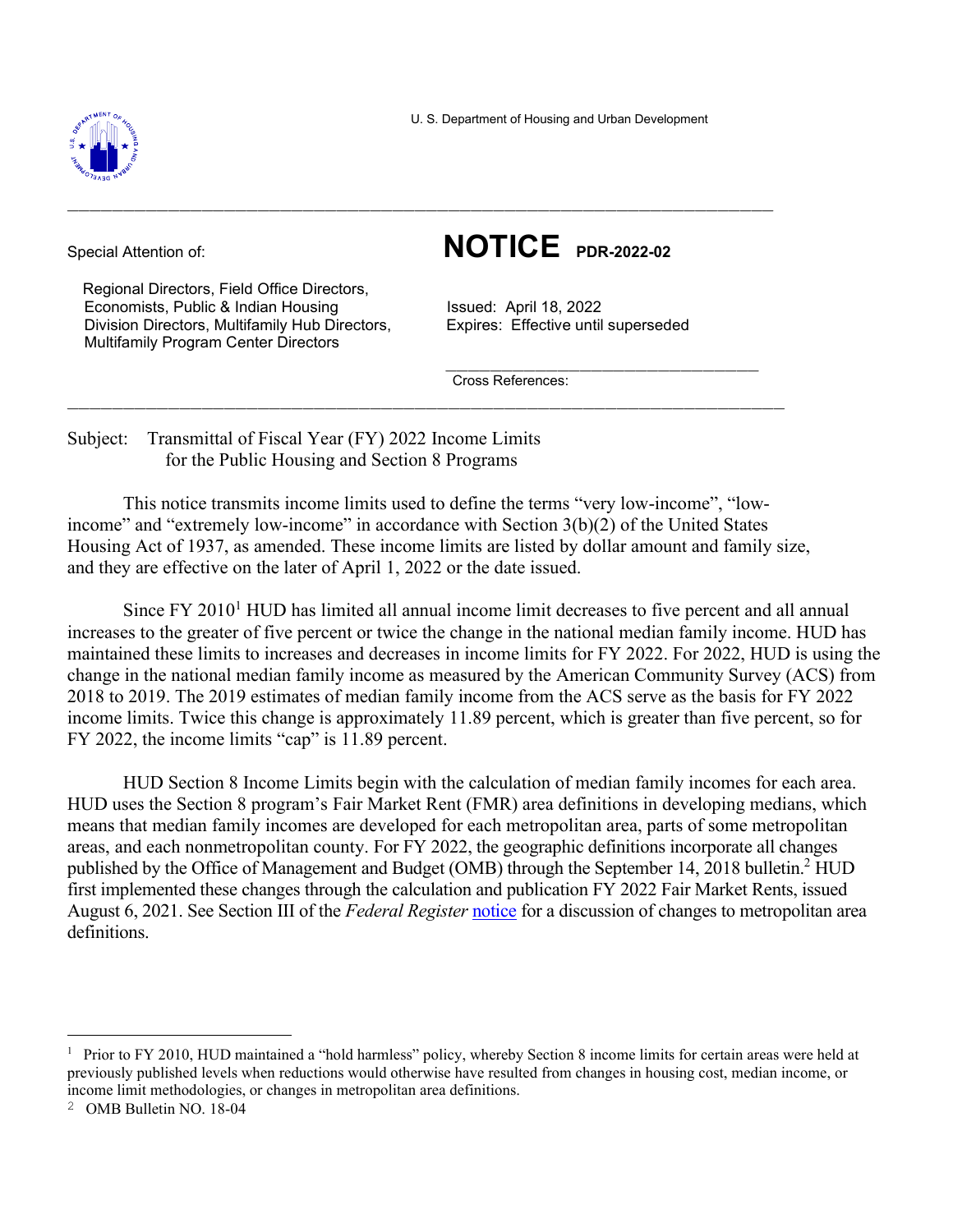HUD uses the 2019 American Community Survey (ACS) and Puerto Rico Community Survey (PRCS) median family income data (as opposed to household income data) as the basis of FY 2022 Income Limits for all areas of geography, except for the U.S. Virgin Islands and the Pacific Islands (Guam, American Samoa, and the Northern Mariana Islands). HUD uses actual data from the Consumer Price Index (CPI) published by the Bureau of Labor Statistics through February 2022 to bring the ACS and PRCS data forward from 2019 to the fiscal year 2022. Previously, HUD has relied on inflation forecasts from the Congressional Budget Office (CBO) in updating ACS estimates. However, at the time of FY 2022 median family income calculation, CBO had not issued an updated CPI forecast suitable for use by HUD. The inflation factor, representing the cumulative change in the CPI from 2019 through February 2022, is 1.1116.

HUD bases the median family incomes and income limits for the U.S. Virgin Islands and the Pacific Islands on 2010 Decennial Census data which is the most current information available. The decennial data for the U.S. Virgin Islands and the Pacific Islands reports 2009 median family incomes. HUD trends these incomes forward using the change in national median family incomes between 2009 and 2019 (from the ACS). HUD then applies the same CPI adjustment used in ACS areas from 2019 to fiscal year 2022.

Public Housing/Section 8 Income Limits are used to determine the income eligibility of applicants for Public Housing, Section 8, and other programs subject to 42 USC 1437a(b)(2). The income limits are calculated from the HUD medians for FY 2022.

The most important statutory provisions relating to income limits are as follows:

- very low-income family is defined as low-income families whose incomes do not exceed 50 percent of the median family income for the area, subject to specified adjustments for areas with unusually high or low incomes relative to housing costs;
- low-income family is defined as those families whose incomes do not exceed 80 percent of the median family income for the area, subject to adjustments for areas with unusually high or low incomes or housing costs;
- extremely low-income family is defined as a very low-income family whose income does not exceed the higher of the poverty guidelines as determined by the Department of Health and Human Services or 30 percent of the median family income for the area;
- where the area income limit is less than those derived from the state nonmetropolitan median, income limits are based on the state nonmetropolitan median; and,
- income limits are adjusted for family size so that larger families have higher income limits.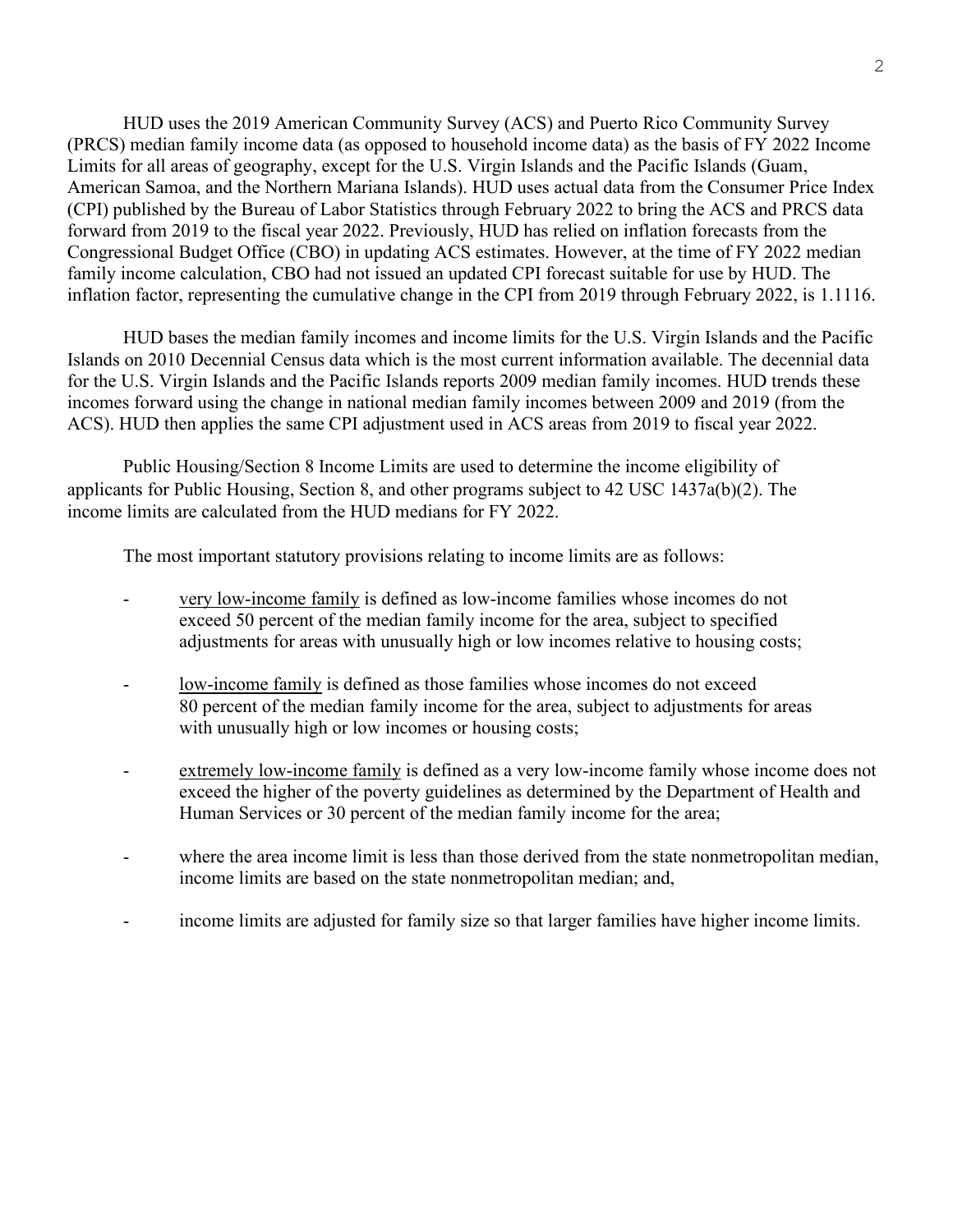## **Very Low-Income Limits:**

HUD calculates very low-income limits using a set of formulae as follows. The first step in calculating very low-income limits is to determine what they would be if the four-person limit is based on 50 percent of the median family income. HUD then makes adjustments if this number is outside formula constraints.

More specifically, HUD calculates the very low-income limit for a four-person family as follows:

- (1) HUD calculates and sets 50 percent of the area median family income as the preliminary fourperson family income limit;
- (2) HUD increases the four-person very low-income limit if it would otherwise be less than the amount at which 35 percent of it equals 85 percent of the annualized two-bedroom FMR. This adjusts income limits upward for areas where rental housing costs are unusually high in relation to the median family income;
- (3) HUD reduces the four-person very low-income limit to the greater of 80 percent of the U.S. median family income level, or the amount at which 30 percent of a four-person family's income equals 100 percent of the two-bedroom FMR. This adjusts income limits downward for areas with unusually high median family income;
- (4) HUD increases the four-person income limit if it is less than 50 percent of the relevant state nonmetropolitan median family income level;<sup>3</sup> and,
- (5) HUD increases the four-person income limit if it is less than 95 percent of last year's very low-income limit and reduces to the greater of 105 percent of last year's very low-income limit or to a level representing twice the rate of change in the national median family income estimate if that amount would be larger than five percent. For FY 2022 income limits, twice the increase in the national median family income as measured from the 2018 to 2019 ACS is approximately 11.89 percent, so the cap on increases is set at 11.89 percent.

 $3$  Under a Housing and Community Development Act of 1987 amendment, nonmetropolitan area income limits should never be set lower than the State nonmetropolitan median family income level. In implementing this provision, HUD used its discretion to apply this policy to metropolitan areas as well. Doing so avoids the anomaly of assigning higher income limits to a nonmetropolitan county than are assigned to a metropolitan area where the median family income is less than the State non-metro level but above the level for the non-metro county.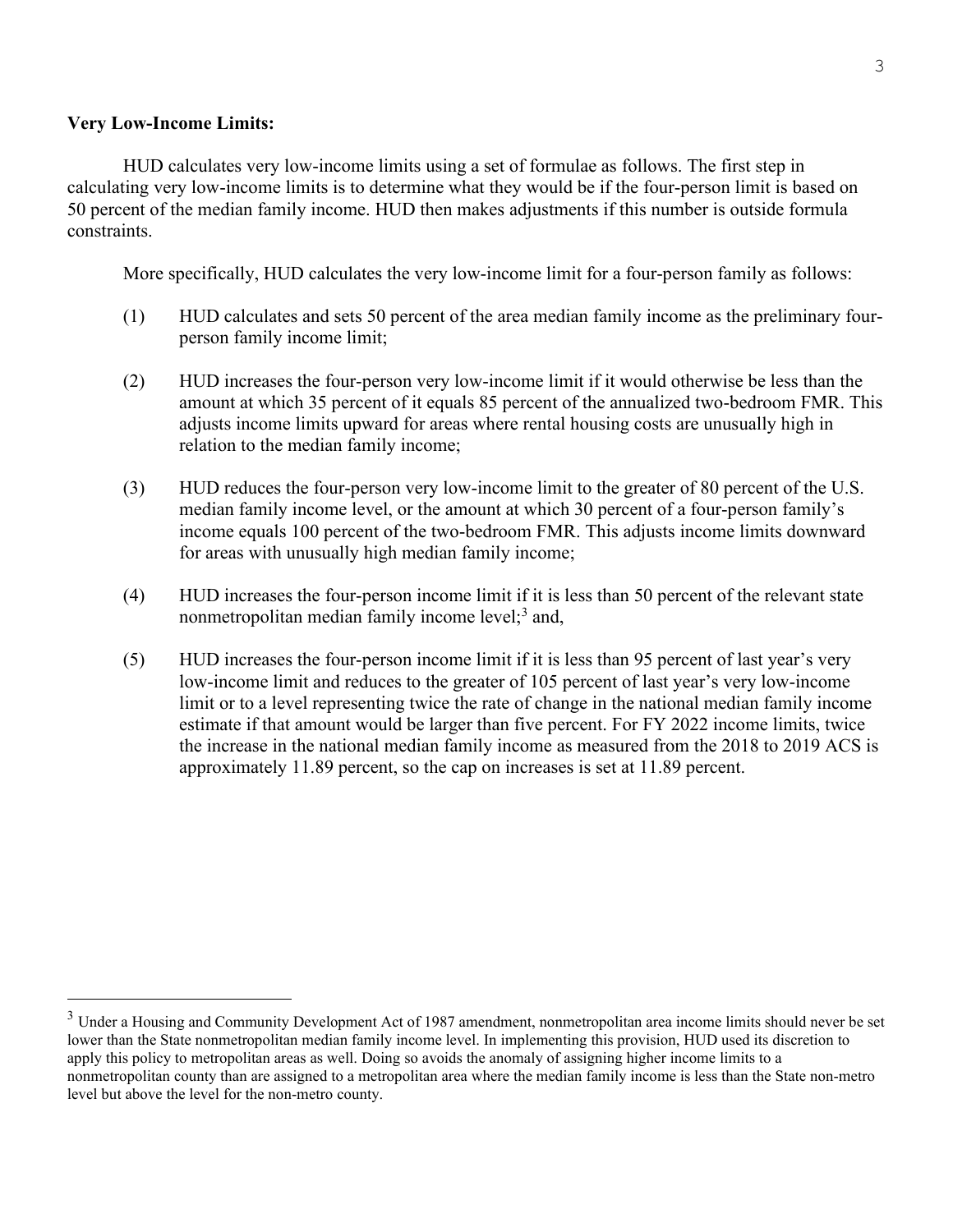## **Low-Income Limits:**

Most four-person low-income limits are the greater of 80 percent of the median family income, or 80 percent of the state nonmetropolitan median family income. Because HUD does not always base the very low-income limits on 50 percent of median, however, calculating low-income limits as 80 percent of median would produce anomalies inconsistent with statutory intent (e.g., very low-income limits could be higher than low-income limits). To eliminate this problem, HUD's normal calculation is to set the four-person lowincome limit at 1.6 (i.e., 80 percent/50 percent) times the relevant four-person very low-income limit. The two exceptions to this practice are that the four-person low-income limit may not exceed the U.S. median family income (\$90,000 for FY 2022) except when justified by high housing costs; and once adjusted, HUD limits decreases in the four-person low-income limit to five percent, and caps increases at the greater of five percent or twice the national change in median income as measured from the 2018 to 2019 ACS, which is approximately 11.89 percent. Use of very low-income limits as a starting point for calculating other income limits has the effect of adjusting low-income limits in areas where the very low-income limits have been adjusted because of unusually high or low housing-cost-to-income relationships.

## **Extremely Low-Income Limits:**

The Consolidated Appropriations Act, 2014, amended Sec. 238. (a) Section 3(b) of the United States Housing Act of 1937 (42 U.S.C. 1437a) as follows:

*(C) The term extremely low-income families means very low-income families whose incomes do not exceed the higher of—* 

- *(i) The poverty guidelines updated periodically by the Department of Health and Human Services under the authority of section 673(2) of the Community Services Block Grant Act applicable to a family of the size involved (except that this clause shall not apply in the case of public housing agencies or projects located in Puerto Rico or any other territory or possession of the United States); or*
- *(ii) 30 percent of the median family income for the area, as determined by the Secretary, with adjustments for smaller and larger families (except that the Secretary may establish income ceilings higher or lower than 30 percent of the median for the area on the basis of the Secretary's finding that such variations are necessary because of unusually high or low family incomes).*

HUD calculated the extremely low-income limits for all areas in the U.S. using the 2022 Poverty Guidelines for the 48 contiguous states and the District of Columbia (Lower-48 States), for Alaska and for Hawaii. These poverty guidelines were available on their website on January 12, 2022 and published in the *Federal Register* by HHS on January 21, 2022. HUD first calculates extremely low-income limits as 30/50ths (60 percent) of the Section 8 very low-income limits. HUD then compares these to the appropriate poverty guideline and if the poverty guideline is higher, HUD choses that value. If the poverty guideline is above the very low-income limit at that family size, the extremely low-income limit is set at the very lowincome limit because the definition of extremely low-income limits caps them at the very low-income levels.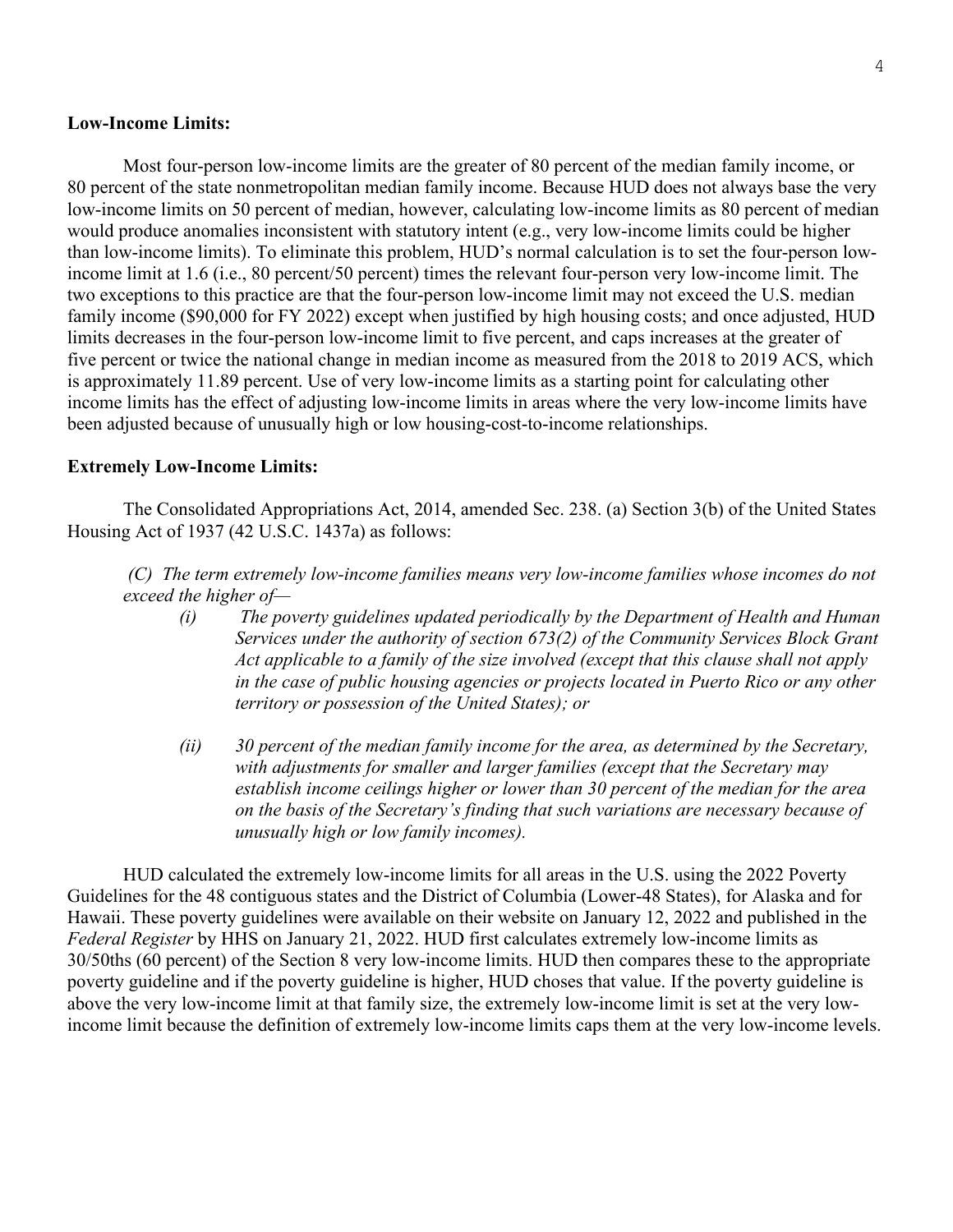## **Family Size Adjustments:**

By statute, family size adjustments are required to provide higher income limits for larger families and lower income limits for smaller families. HUD applies the factors shown below to the very low-income limits and the low-income limits, but not the extremely low-income limits set at the poverty income threshold, as follows:

| Number of Persons in Family and Percentage Adjustments |                                      |  |  |  |  |  |  |
|--------------------------------------------------------|--------------------------------------|--|--|--|--|--|--|
|                                                        | $1 \t2 \t3 \t4 \t5 \t6 \t7 \t8$      |  |  |  |  |  |  |
|                                                        | 70% 80% 90% Base 108% 116% 124% 132% |  |  |  |  |  |  |

HUD does not include income limits for families with more than eight persons in the printed lists because of space limitations. For each person over eight-persons, the four-person income limit should be multiplied by an additional eight percent. (For example, the nine-person limit equals 140 percent  $[132 + 8]$  of the relevant four-person income limit.) Income limits are rounded up to the nearest \$50. Local agencies may round income limits for nine or more persons to the nearest \$50, or they may use the un-rounded numbers. HUD does not re-test family size-adjusted income limits for compliance with the cap and floor policy. Rounding anomalies produce some family size-adjusted income limits whose annual change is slightly larger or smaller than the five percent decline and the 11.89 percent increase allowed for FY 2022.

Due to the extremely low-income definition changes, these family size adjustments are no longer sufficient to determine the level of extremely low-income limits. The poverty guidelines have fixed dollar amount adjustments between household sizes (different for Alaska and Hawaii than the rest of the U.S.). Therefore, the actual amounts shown for 1- to 8-person families will not necessarily follow the percentages shown above. For families with more than eight persons, HUD has developed a tool that should be used to calculate the extremely low-income limit for that area at https://www.huduser.gov/portal/datasets/il.html. Please use the FY 2022 Income Limits Documentation system, pick the area in question, and select "Click Here" under the label "Extremely Low-Income Limits." Near the bottom of the explanations, there is a dropdown box to select the number of household members needed (from 9 to 20).